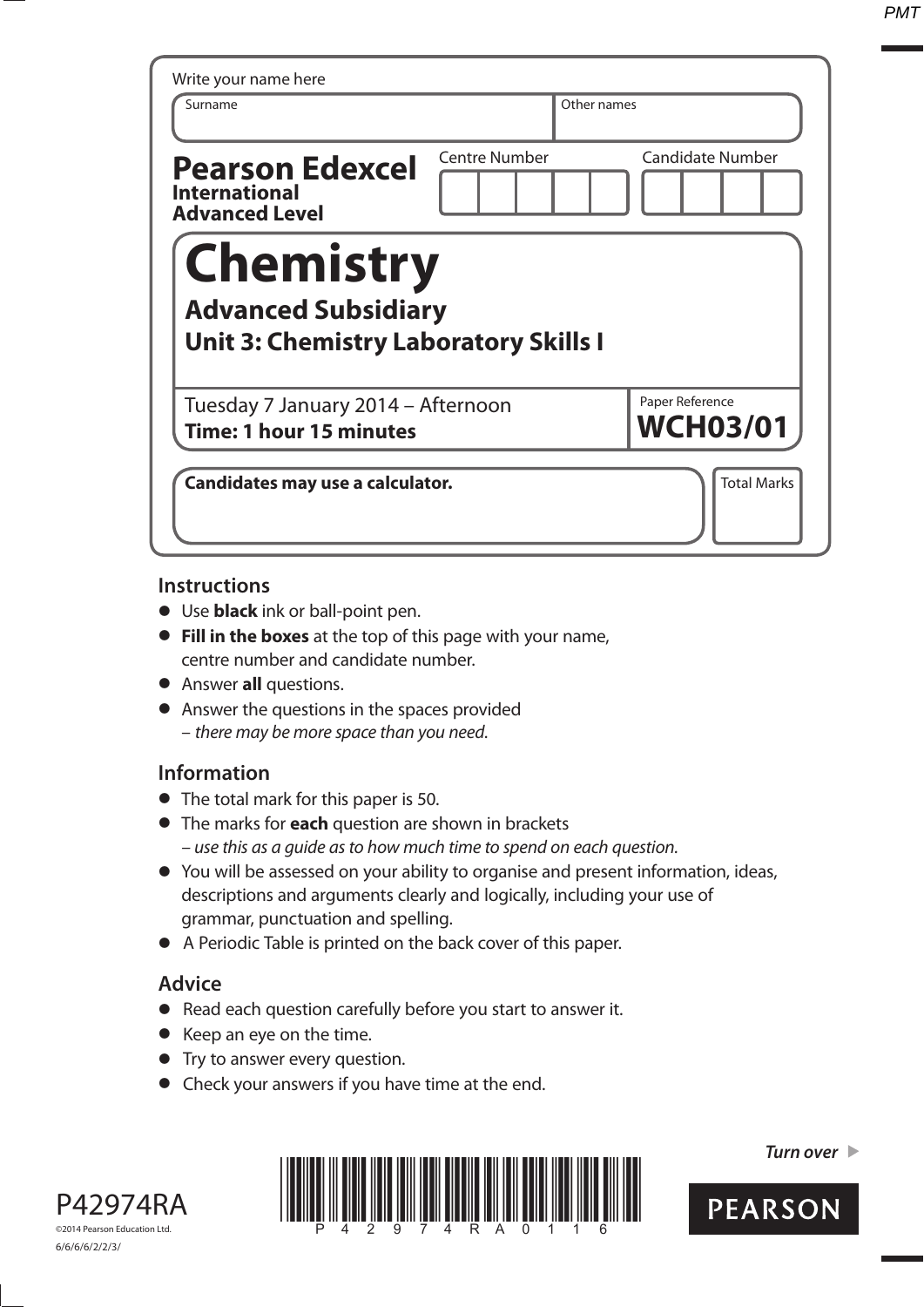|   | Answer ALL the questions. Write your answers in the spaces provided.                                                                                                                                    |     |
|---|---------------------------------------------------------------------------------------------------------------------------------------------------------------------------------------------------------|-----|
| 1 | A series of tests was carried out on $X$ , a white solid, which is known to contain one<br>cation and one anion.                                                                                        |     |
|   | (a) $\bm{X}$ gave a pale green colour in a flame test. Give the name or formula of the cation<br>in $X$ .                                                                                               | (1) |
|   | (b) When dilute nitric acid was added to a sample of solid $X$ , no reaction occurred.<br>Suggest the name or formula of an anion that could not be present in X.                                       | (1) |
|   | (c) Dilute nitric acid was added to an aqueous solution of $X$ , and then aqueous silver<br>nitrate was added to the mixture. A white precipitate formed, which dissolved in<br>dilute aqueous ammonia. |     |
|   | Give the name or formula of the anion in X.                                                                                                                                                             | (1) |
|   | (d) A sample of the white precipitate in (c) was left to stand in sunlight.                                                                                                                             |     |
|   | (i) What colour change would be seen?                                                                                                                                                                   | (1) |
|   | (ii) Name the substance responsible for the new colour that appeared in (d)(i).                                                                                                                         | (1) |
|   |                                                                                                                                                                                                         |     |
|   |                                                                                                                                                                                                         |     |
|   |                                                                                                                                                                                                         |     |
|   |                                                                                                                                                                                                         |     |
|   |                                                                                                                                                                                                         |     |

1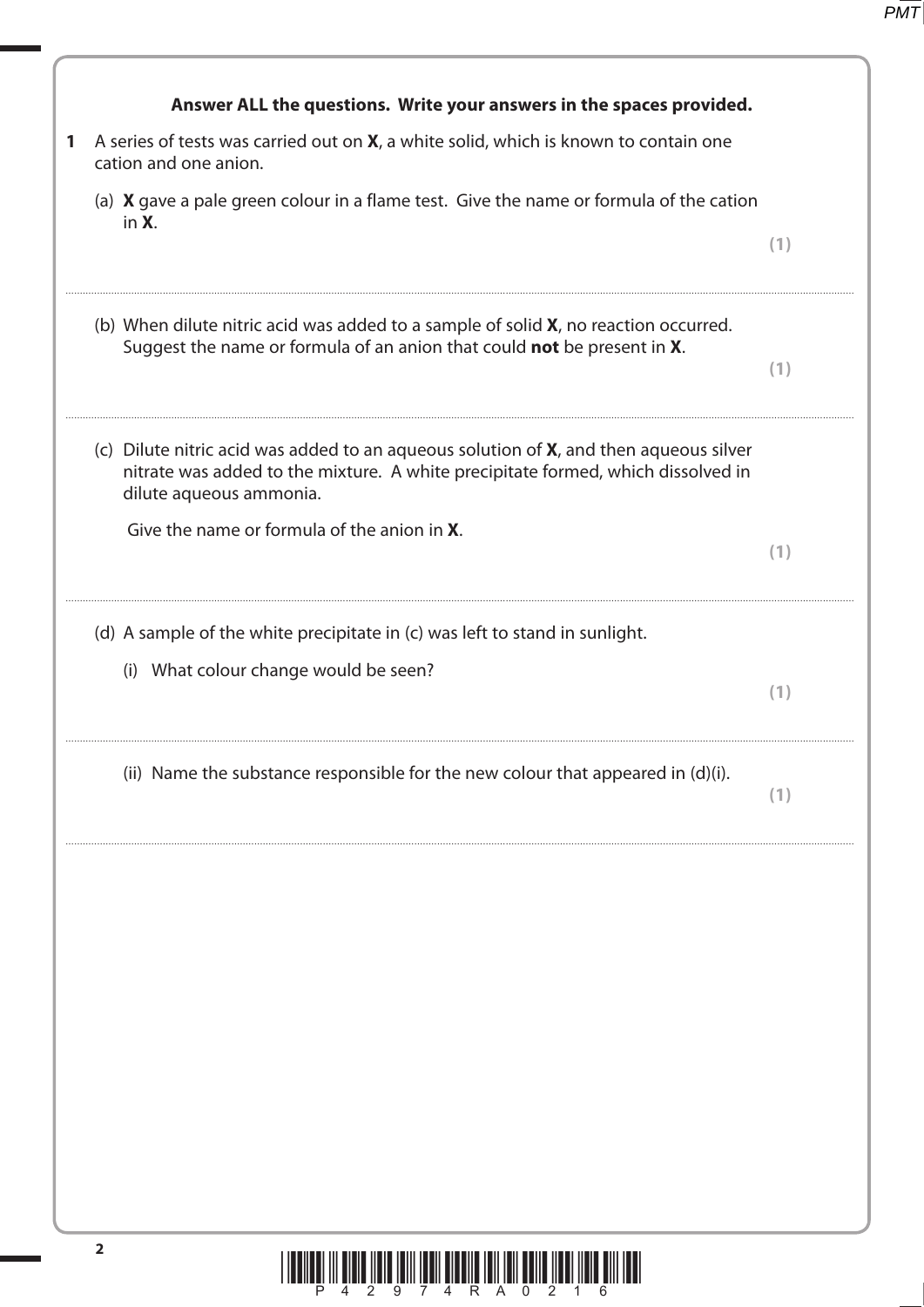| (e) Dilute sulfuric acid was added to an aqueous solution of X.                                                                                                    |                                   |
|--------------------------------------------------------------------------------------------------------------------------------------------------------------------|-----------------------------------|
| (i) What change would be observed?                                                                                                                                 | (1)                               |
| (ii) Write an equation for the reaction in (e)(i). Include state symbols.                                                                                          | (2)                               |
| (f) (i) A few drops of <b>concentrated</b> sulfuric acid were added to a small portion of<br>solid X in a test tube. Misty fumes, but no other vapours, were seen. |                                   |
| Identify these fumes by name or formula.                                                                                                                           | (1)                               |
| (ii) Describe a further <b>chemical</b> test to confirm the identity of the gas responsible<br>for the misty fumes.                                                |                                   |
| Give the expected result of the test.                                                                                                                              | (2)                               |
| <b>Test </b>                                                                                                                                                       |                                   |
|                                                                                                                                                                    |                                   |
|                                                                                                                                                                    | (Total for Question 1 = 11 marks) |
|                                                                                                                                                                    |                                   |
|                                                                                                                                                                    |                                   |
|                                                                                                                                                                    |                                   |
|                                                                                                                                                                    |                                   |
|                                                                                                                                                                    |                                   |



 $\overline{\mathbf{3}}$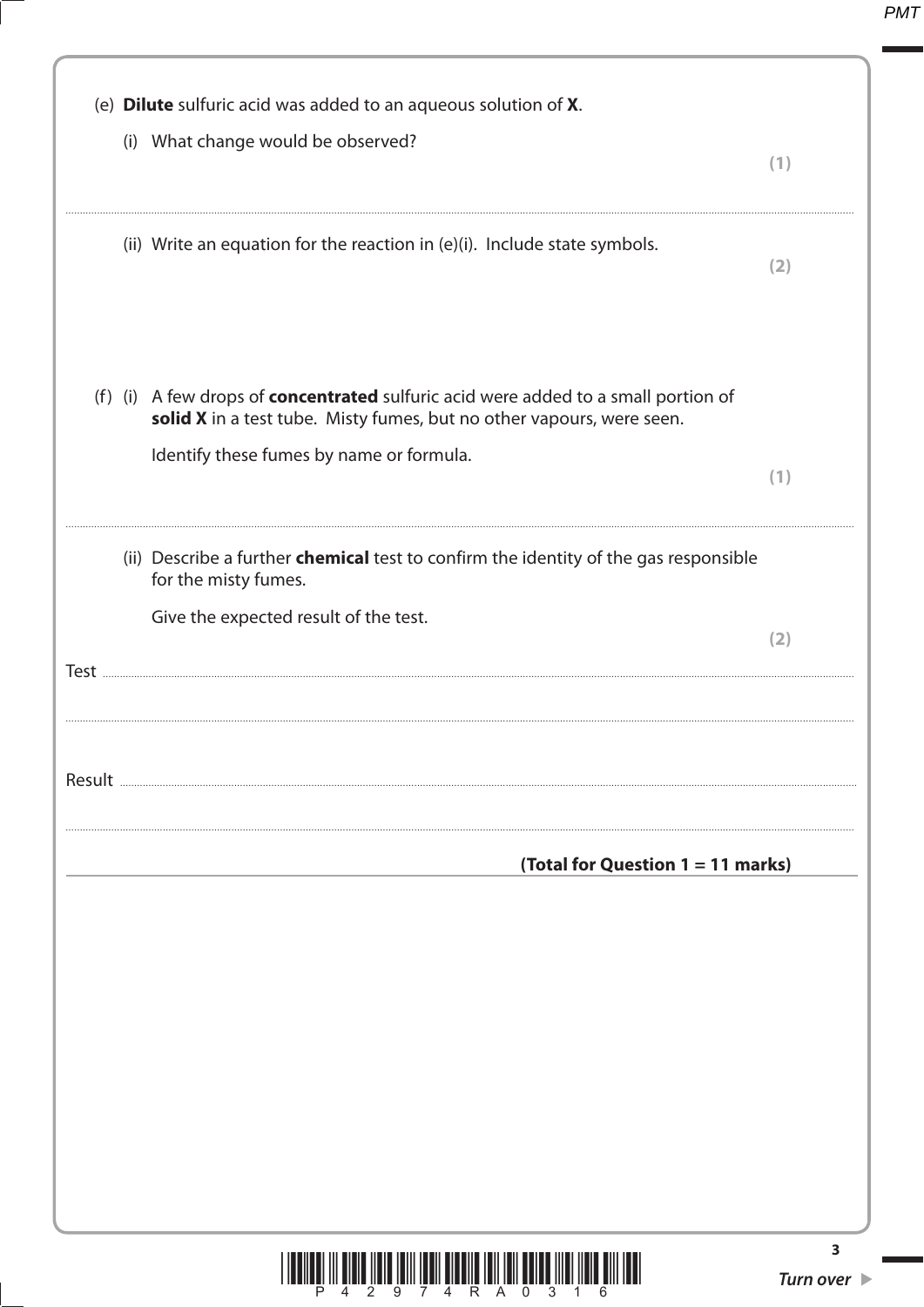*PMT*

| $\overline{\mathbf{2}}$ | below. | The skeletal formulae of two compounds with molecular formula $C_6H_{12}O$ are shown                                                              |     |
|-------------------------|--------|---------------------------------------------------------------------------------------------------------------------------------------------------|-----|
|                         |        | OH<br>OH                                                                                                                                          |     |
|                         |        | cyclohexanol<br>hex-5-en-1-ol                                                                                                                     |     |
|                         |        | (a) Each of the compounds reacts when warmed with a mixture of potassium<br>dichromate(VI) and sulfuric acid.                                     |     |
|                         |        | (i) What colour change is seen during this reaction?                                                                                              | (1) |
|                         |        |                                                                                                                                                   |     |
|                         |        | (ii) One of the compounds forms a carboxylic acid when it is heated under reflux<br>with a mixture of potassium dichromate(VI) and sulfuric acid. |     |
|                         |        | Give the structural formula of this carboxylic acid.                                                                                              | (1) |
|                         |        |                                                                                                                                                   |     |
|                         |        |                                                                                                                                                   |     |
|                         |        |                                                                                                                                                   |     |
|                         |        |                                                                                                                                                   |     |
|                         |        |                                                                                                                                                   |     |
|                         |        |                                                                                                                                                   |     |
|                         |        |                                                                                                                                                   |     |
|                         |        |                                                                                                                                                   |     |
|                         |        |                                                                                                                                                   |     |
|                         |        |                                                                                                                                                   |     |
|                         |        |                                                                                                                                                   |     |
|                         |        |                                                                                                                                                   |     |
|                         |        |                                                                                                                                                   |     |
|                         |        |                                                                                                                                                   |     |
|                         |        |                                                                                                                                                   |     |
|                         | 4      |                                                                                                                                                   |     |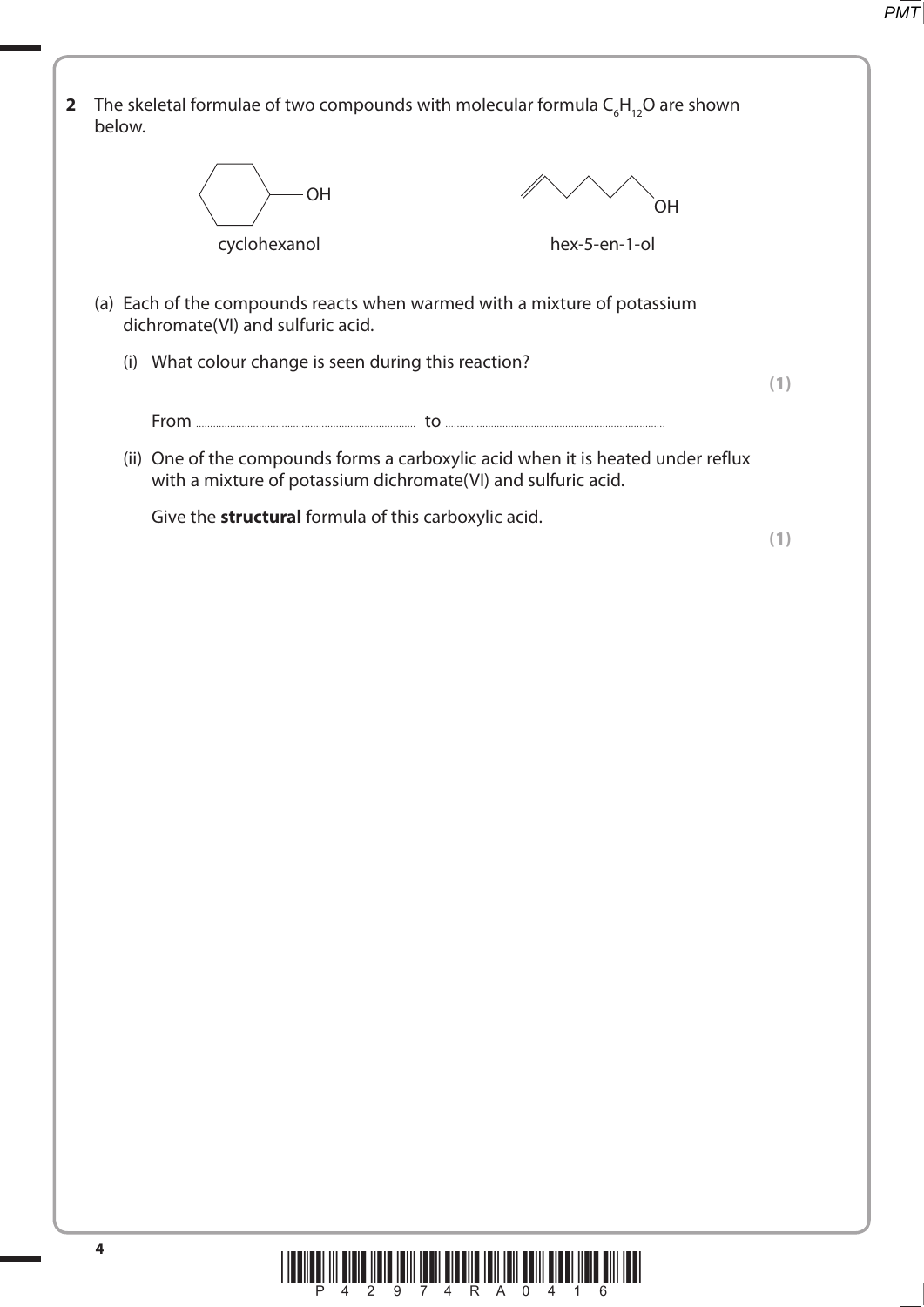| (b) Under suitable conditions, each of the compounds reacts slowly with a small<br>piece of sodium to form a sodium salt and one other product. Give two<br>observations you would make when this reaction occurs. |                                 |  |  |  |  |  |  |  |  |
|--------------------------------------------------------------------------------------------------------------------------------------------------------------------------------------------------------------------|---------------------------------|--|--|--|--|--|--|--|--|
|                                                                                                                                                                                                                    | (2)                             |  |  |  |  |  |  |  |  |
|                                                                                                                                                                                                                    |                                 |  |  |  |  |  |  |  |  |
|                                                                                                                                                                                                                    |                                 |  |  |  |  |  |  |  |  |
|                                                                                                                                                                                                                    |                                 |  |  |  |  |  |  |  |  |
| (c) Hex-5-en-1-ol can be distinguished from cyclohexanol by its reaction with<br>aqueous bromine.                                                                                                                  |                                 |  |  |  |  |  |  |  |  |
| (i) What colour change would be seen in this reaction when hex-5-en-1-ol is<br>used?                                                                                                                               |                                 |  |  |  |  |  |  |  |  |
|                                                                                                                                                                                                                    | (1)                             |  |  |  |  |  |  |  |  |
|                                                                                                                                                                                                                    |                                 |  |  |  |  |  |  |  |  |
| (ii) Complete the skeletal formula below to show the product of this reaction.                                                                                                                                     | (1)                             |  |  |  |  |  |  |  |  |
|                                                                                                                                                                                                                    |                                 |  |  |  |  |  |  |  |  |
|                                                                                                                                                                                                                    |                                 |  |  |  |  |  |  |  |  |
|                                                                                                                                                                                                                    |                                 |  |  |  |  |  |  |  |  |
| OΗ                                                                                                                                                                                                                 |                                 |  |  |  |  |  |  |  |  |
|                                                                                                                                                                                                                    |                                 |  |  |  |  |  |  |  |  |
|                                                                                                                                                                                                                    |                                 |  |  |  |  |  |  |  |  |
|                                                                                                                                                                                                                    |                                 |  |  |  |  |  |  |  |  |
|                                                                                                                                                                                                                    |                                 |  |  |  |  |  |  |  |  |
|                                                                                                                                                                                                                    |                                 |  |  |  |  |  |  |  |  |
|                                                                                                                                                                                                                    |                                 |  |  |  |  |  |  |  |  |
|                                                                                                                                                                                                                    |                                 |  |  |  |  |  |  |  |  |
|                                                                                                                                                                                                                    |                                 |  |  |  |  |  |  |  |  |
|                                                                                                                                                                                                                    |                                 |  |  |  |  |  |  |  |  |
|                                                                                                                                                                                                                    |                                 |  |  |  |  |  |  |  |  |
|                                                                                                                                                                                                                    |                                 |  |  |  |  |  |  |  |  |
| <u>I III AN DI III AN DI III AN DI III AN DI III AN DI AN DI AN DI III AN DI AN DI AN DI AN DI AN DI AN DI AN DI</u>                                                                                               | 5                               |  |  |  |  |  |  |  |  |
|                                                                                                                                                                                                                    | Turn over $\blacktriangleright$ |  |  |  |  |  |  |  |  |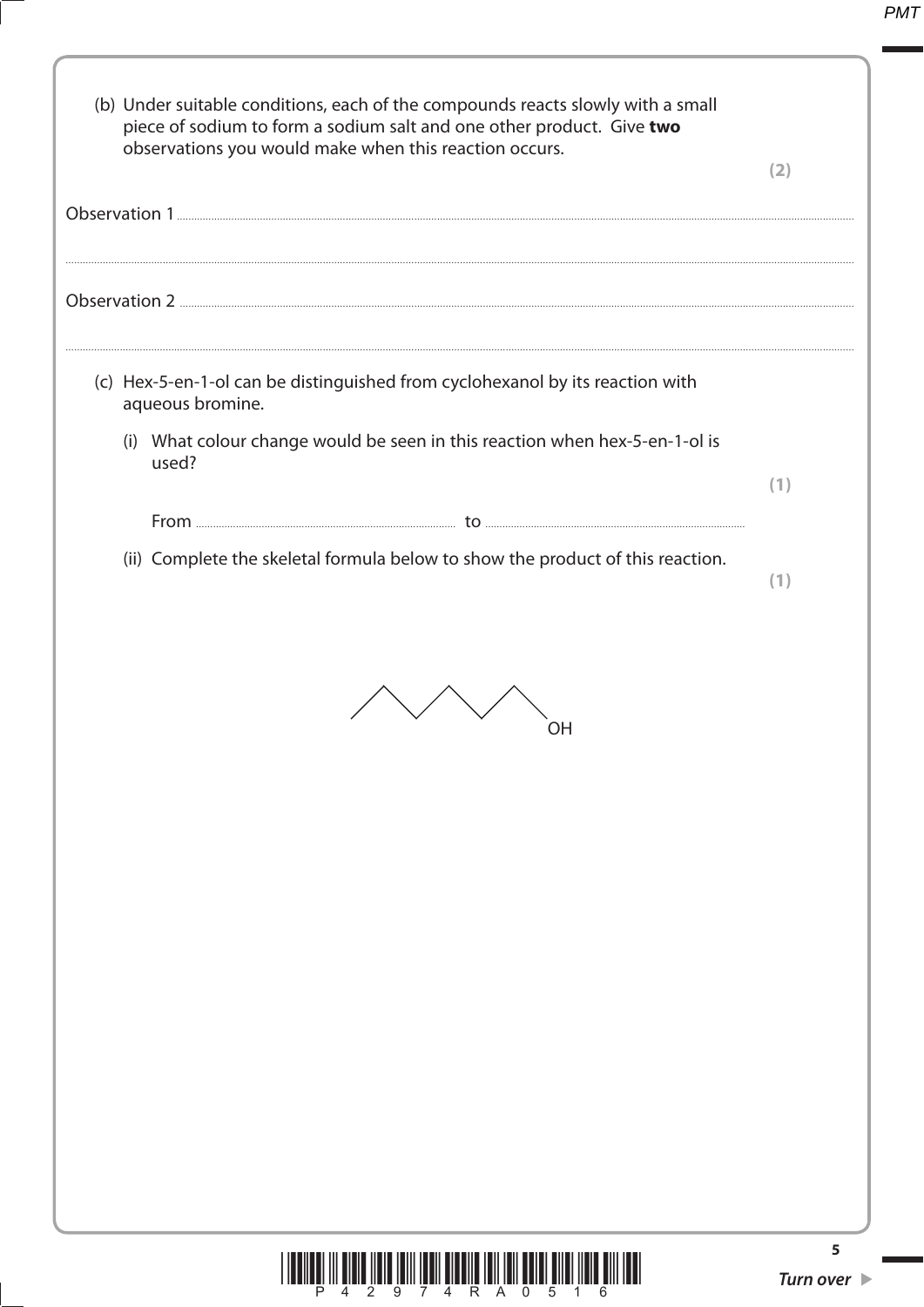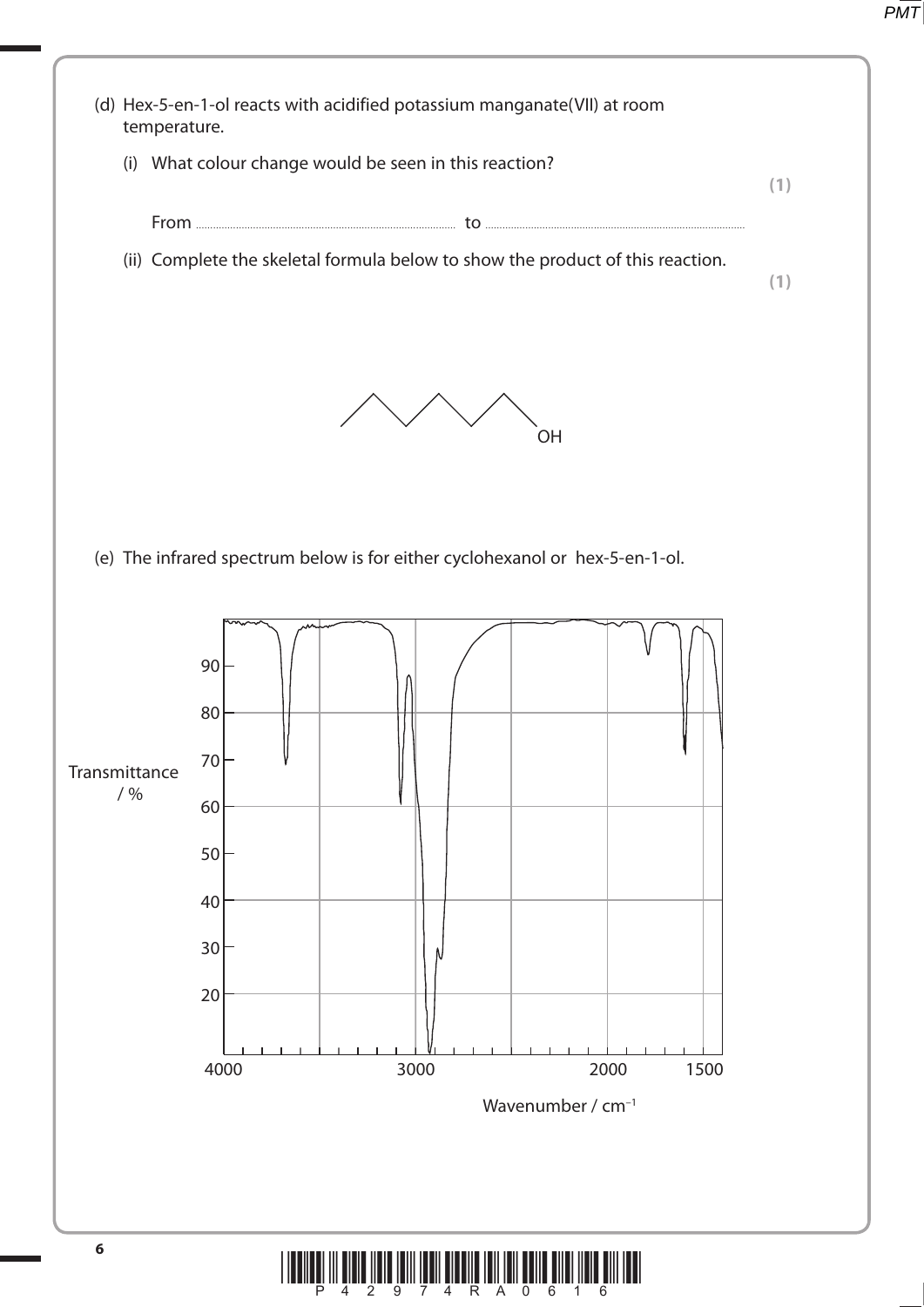| Bond                  | Wavenumber / cm <sup>-1</sup>     |     |
|-----------------------|-----------------------------------|-----|
| C-H stretch, alkane   | 2962-2853                         |     |
| C-H stretch, alkene   | 3100-3010                         |     |
| C=C stretch, alkene   | 1669-1600                         |     |
| O-H stretch, alcohols | 3750-3200                         |     |
|                       |                                   | (2) |
|                       |                                   |     |
|                       |                                   |     |
|                       |                                   |     |
|                       |                                   |     |
|                       |                                   |     |
|                       | (Total for Question 2 = 10 marks) |     |
|                       |                                   |     |
|                       |                                   |     |
|                       |                                   |     |
|                       |                                   |     |
|                       |                                   |     |
|                       |                                   |     |
|                       |                                   |     |
|                       |                                   |     |
|                       |                                   |     |
|                       |                                   |     |
|                       |                                   |     |
|                       |                                   |     |
|                       |                                   |     |
|                       |                                   |     |
|                       |                                   |     |
|                       |                                   |     |
|                       |                                   |     |
|                       |                                   |     |
|                       |                                   |     |
|                       |                                   |     |
|                       |                                   |     |
|                       |                                   |     |
|                       |                                   |     |
|                       |                                   |     |
|                       |                                   |     |
|                       |                                   |     |
|                       |                                   |     |
|                       |                                   |     |
|                       |                                   |     |
|                       |                                   |     |
|                       |                                   |     |
|                       |                                   |     |
|                       |                                   |     |
|                       |                                   |     |



 $\overline{7}$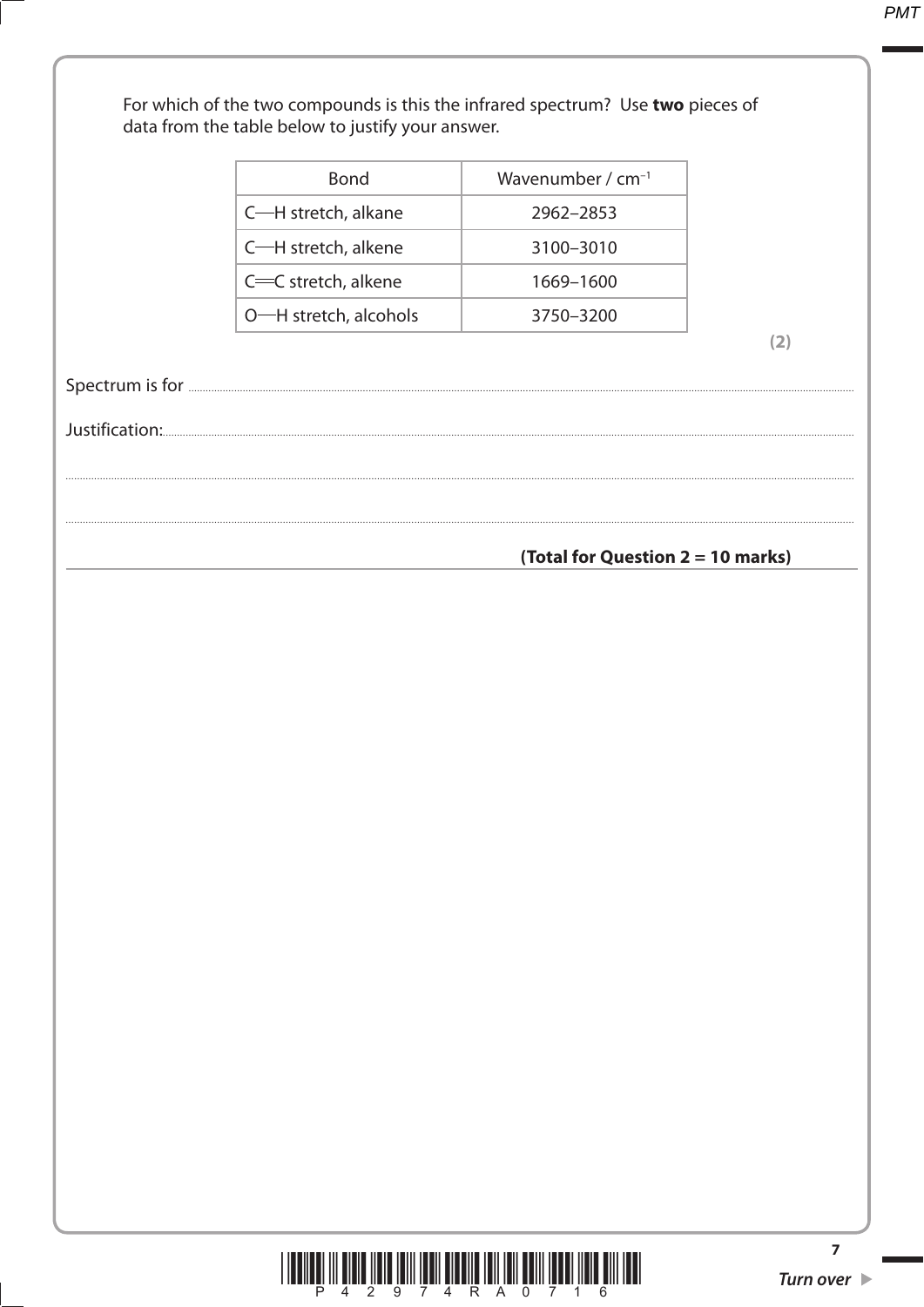



**BLANK PAGE**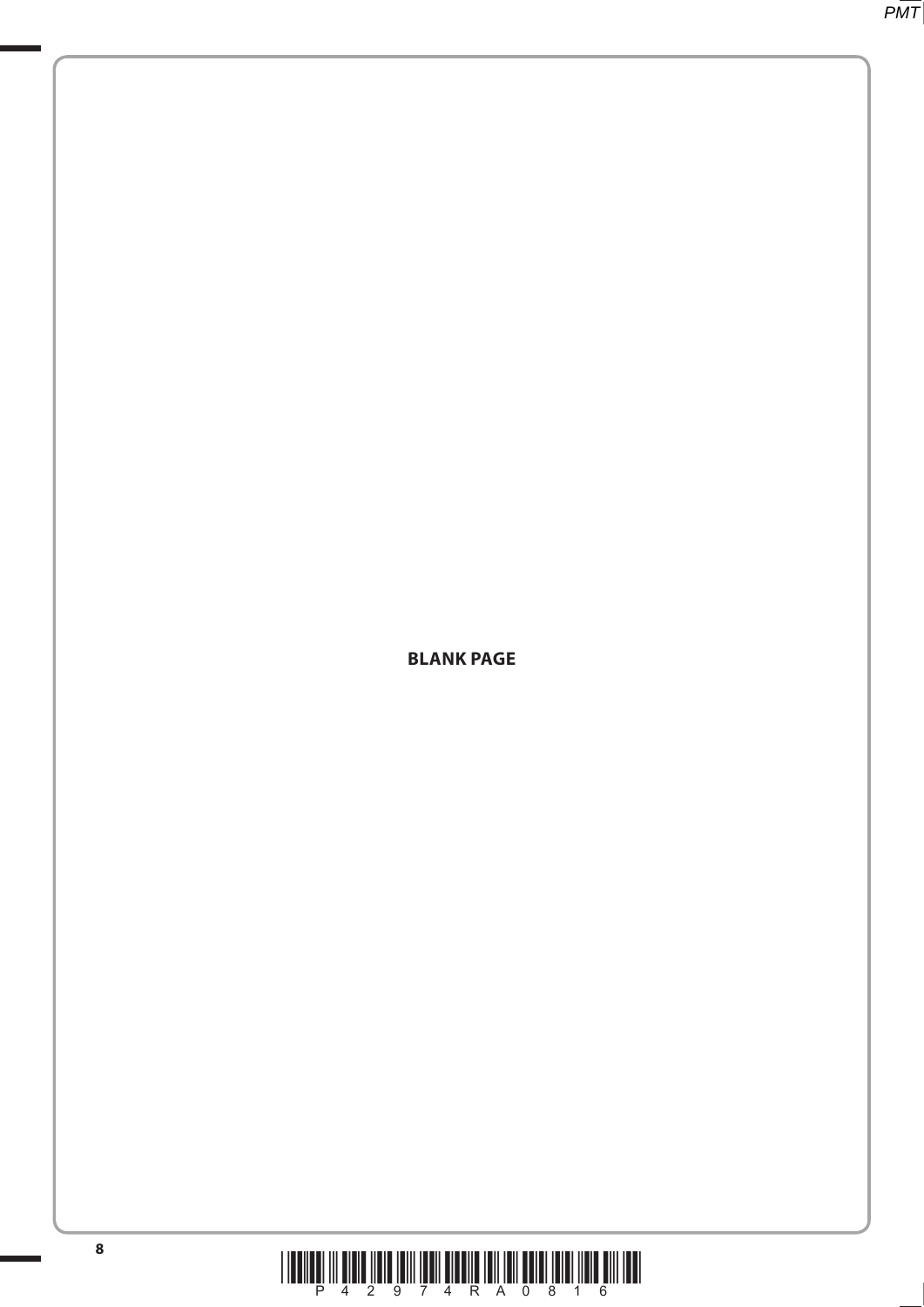| 3 | The mass of magnesium hydroxide, $Mg(OH)_{2}$ , in an indigestion tablet was determined<br>as follows: |                                                                                                                                                 |     |  |  |  |  |  |  |  |  |  |
|---|--------------------------------------------------------------------------------------------------------|-------------------------------------------------------------------------------------------------------------------------------------------------|-----|--|--|--|--|--|--|--|--|--|
|   | <b>Step 1</b> The tablet was crushed and dissolved in exactly 40.00 $\text{cm}^3$ of dilute            |                                                                                                                                                 |     |  |  |  |  |  |  |  |  |  |
|   |                                                                                                        | <b>Step 2</b> The amount of hydrochloric acid remaining was measured by titration with<br>0.250 mol dm <sup>-3</sup> sodium hydroxide solution. |     |  |  |  |  |  |  |  |  |  |
|   |                                                                                                        | 22.80 cm <sup>3</sup> of this sodium hydroxide solution was required.                                                                           |     |  |  |  |  |  |  |  |  |  |
|   |                                                                                                        | $HCl(aq) + NaOH(aq) \rightarrow NaCl(aq) + H2O(l)$                                                                                              |     |  |  |  |  |  |  |  |  |  |
|   |                                                                                                        | (a) (i) A student suggested using Universal Indicator for the titration. Why would<br>this indicator be unsuitable?                             |     |  |  |  |  |  |  |  |  |  |
|   |                                                                                                        |                                                                                                                                                 | (1) |  |  |  |  |  |  |  |  |  |
|   |                                                                                                        |                                                                                                                                                 |     |  |  |  |  |  |  |  |  |  |
|   |                                                                                                        |                                                                                                                                                 |     |  |  |  |  |  |  |  |  |  |
|   |                                                                                                        | (ii) Suggest a suitable indicator and give its colours in acidic and alkaline<br>solutions.                                                     |     |  |  |  |  |  |  |  |  |  |
|   |                                                                                                        |                                                                                                                                                 | (2) |  |  |  |  |  |  |  |  |  |
|   |                                                                                                        |                                                                                                                                                 |     |  |  |  |  |  |  |  |  |  |
|   |                                                                                                        |                                                                                                                                                 |     |  |  |  |  |  |  |  |  |  |
|   |                                                                                                        |                                                                                                                                                 |     |  |  |  |  |  |  |  |  |  |
|   |                                                                                                        | (b) (i) Calculate the number of moles of sodium hydroxide used in the titration.                                                                |     |  |  |  |  |  |  |  |  |  |
|   |                                                                                                        |                                                                                                                                                 | (1) |  |  |  |  |  |  |  |  |  |
|   |                                                                                                        |                                                                                                                                                 |     |  |  |  |  |  |  |  |  |  |
|   |                                                                                                        |                                                                                                                                                 |     |  |  |  |  |  |  |  |  |  |
|   |                                                                                                        | (ii) Hence state the number of moles of hydrochloric acid that react with the                                                                   |     |  |  |  |  |  |  |  |  |  |
|   |                                                                                                        | sodium hydroxide in (b)(i).                                                                                                                     | (1) |  |  |  |  |  |  |  |  |  |
|   |                                                                                                        |                                                                                                                                                 |     |  |  |  |  |  |  |  |  |  |
|   |                                                                                                        |                                                                                                                                                 |     |  |  |  |  |  |  |  |  |  |
|   |                                                                                                        |                                                                                                                                                 |     |  |  |  |  |  |  |  |  |  |
|   |                                                                                                        |                                                                                                                                                 |     |  |  |  |  |  |  |  |  |  |
|   |                                                                                                        |                                                                                                                                                 |     |  |  |  |  |  |  |  |  |  |
|   |                                                                                                        |                                                                                                                                                 |     |  |  |  |  |  |  |  |  |  |
|   |                                                                                                        |                                                                                                                                                 | 9   |  |  |  |  |  |  |  |  |  |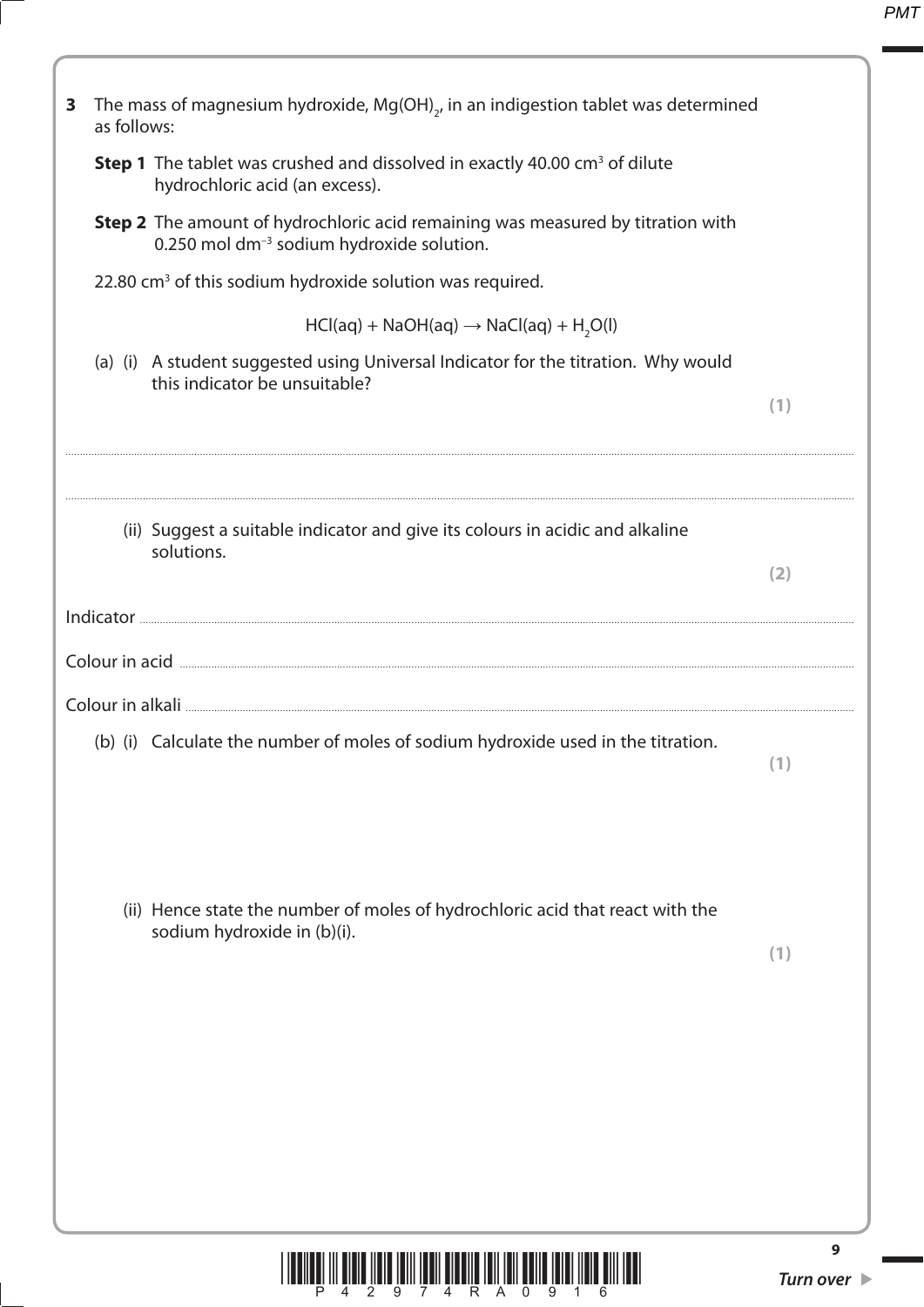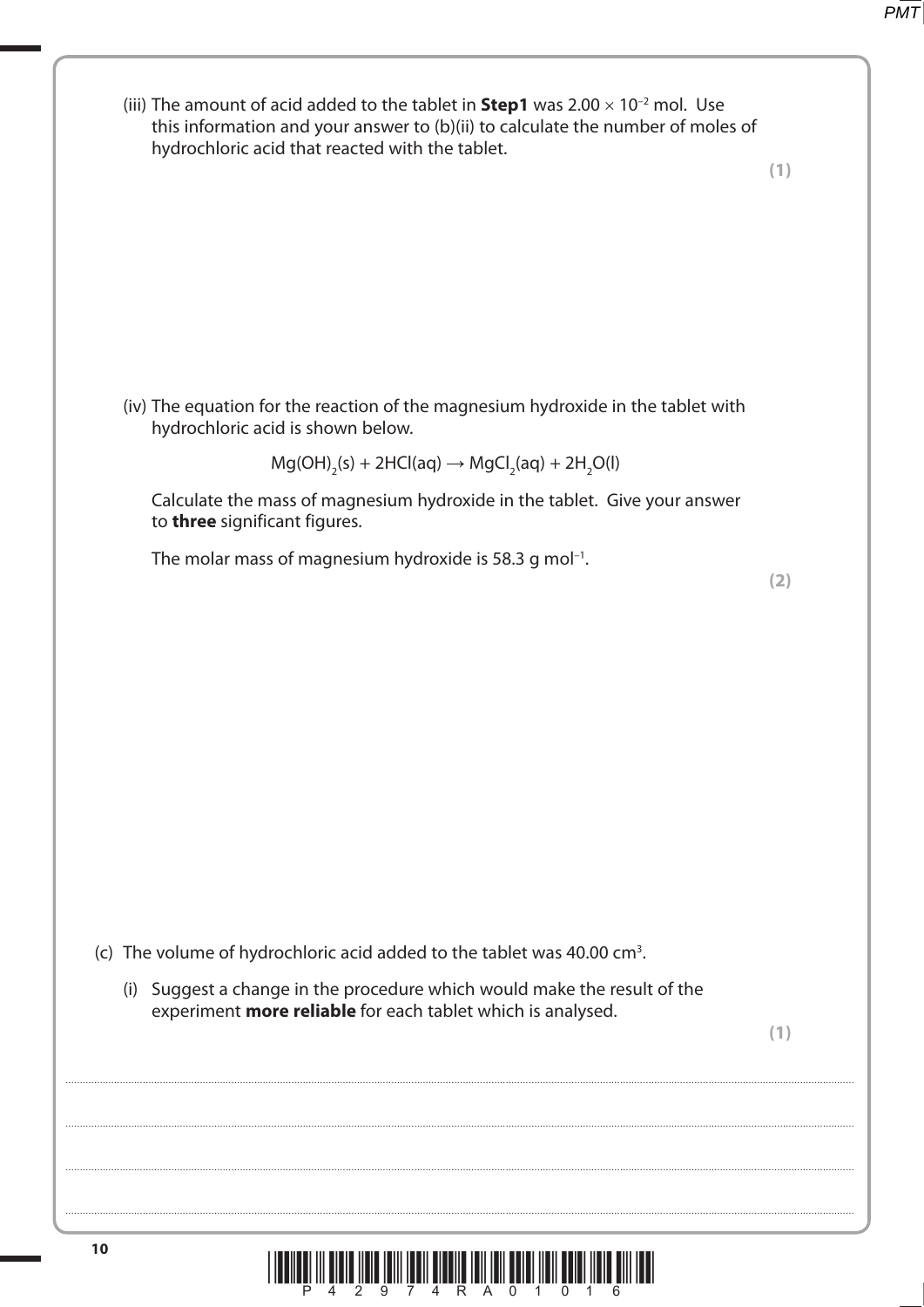| (ii) The hydrochloric acid was measured using a burette. Each time the burette<br>was read, the error was $\pm$ 0.05 cm <sup>3</sup> . Calculate the total percentage error in<br>measuring 40.00 cm <sup>3</sup> of hydrochloric acid.                                                                                                                                                                                                                                                                                                                                                       | (2) |
|-----------------------------------------------------------------------------------------------------------------------------------------------------------------------------------------------------------------------------------------------------------------------------------------------------------------------------------------------------------------------------------------------------------------------------------------------------------------------------------------------------------------------------------------------------------------------------------------------|-----|
| (d) When an indigestion tablet reacts with hydrochloric acid in the stomach, it is<br>important that the reaction is not too exothermic.<br>The enthalpy change of this reaction can be determined by reacting magnesium<br>hydroxide with an excess of hydrochloric acid in an insulated container and<br>measuring the maximum temperature change.<br>State two ways, other than improvements in insulation or use of more accurate<br>measuring instruments, which would ensure that the measured temperature<br>change was the <b>maximum</b> possible for the amounts of reactants used. | (2) |
| (Total for Question 3 = 13 marks)                                                                                                                                                                                                                                                                                                                                                                                                                                                                                                                                                             |     |
|                                                                                                                                                                                                                                                                                                                                                                                                                                                                                                                                                                                               |     |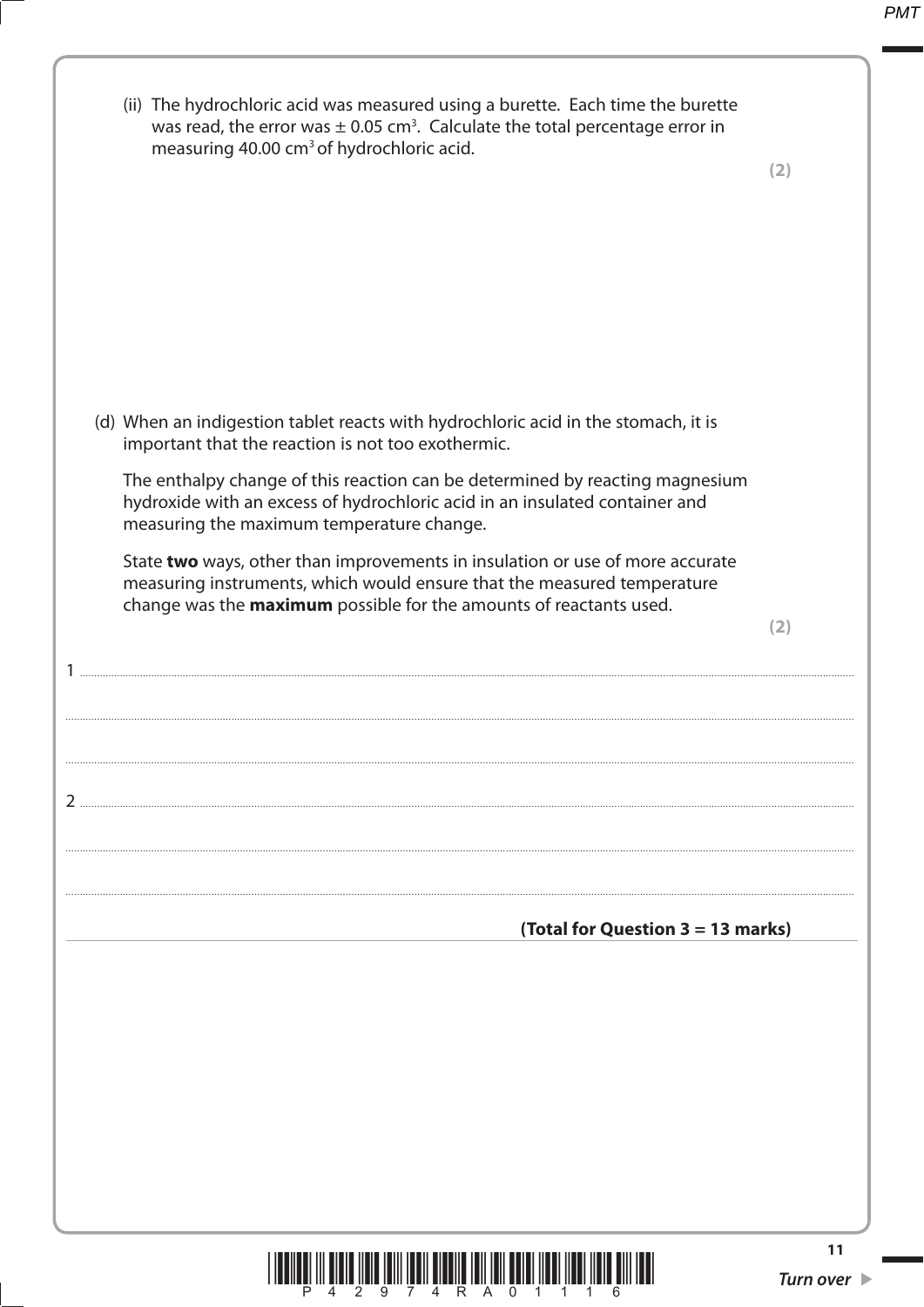| 4 |            | Cyclohexene, $C_6H_{10}$ , can be prepared from cyclohexanol, $C_6H_{11}OH$ , using the<br>procedure below.                                                                                             |     |
|---|------------|---------------------------------------------------------------------------------------------------------------------------------------------------------------------------------------------------------|-----|
|   |            | <b>Step 1</b> Place 0.100 mol of cyclohexanol in a flask and add about 4 $cm3$ of<br>concentrated phosphoric(V) acid, drop by drop, while shaking the flask.                                            |     |
|   |            | <b>Step 2</b> Assemble the flask for distillation, and collect the liquid which distils over<br>between 70 °C and 90 °C.                                                                                |     |
|   |            | <b>Step 3</b> Add the distillate to an equal volume of a saturated solution of sodium<br>chloride. Shake the mixture, allow the layers to separate, and discard the<br>aqueous (sodium chloride) layer. |     |
|   |            | <b>Step 4</b> Transfer the layer containing cyclohexene into a small flask. Add a few pieces<br>of a solid drying agent to the crude cyclohexene, stopper the flask and shake<br>it for a few minutes.  |     |
|   |            | <b>Step 5</b> Decant the crude liquid alkene and carry out a final purification in order to<br>obtain pure cyclohexene.                                                                                 |     |
|   |            | (a) (i) Use the formulae of the reactant and product to deduce the role of<br>phosphoric(V) acid in this reaction.                                                                                      |     |
|   |            |                                                                                                                                                                                                         | (1) |
|   |            | (ii) Suggest the main hazard when using concentrated phosphoric(V) acid in this<br>preparation.                                                                                                         |     |
|   |            | Give one precaution which should be taken when using it, other than the use<br>of safety goggles and a laboratory coat.                                                                                 |     |
|   | Hazard     |                                                                                                                                                                                                         | (2) |
|   | Precaution |                                                                                                                                                                                                         |     |
|   |            |                                                                                                                                                                                                         |     |
|   |            |                                                                                                                                                                                                         |     |
|   |            |                                                                                                                                                                                                         |     |
|   |            |                                                                                                                                                                                                         |     |
|   |            |                                                                                                                                                                                                         |     |
|   |            |                                                                                                                                                                                                         |     |
|   |            |                                                                                                                                                                                                         |     |
|   |            |                                                                                                                                                                                                         |     |
|   | 12         | <u> Al Tollo Antonio al Italia del con</u>                                                                                                                                                              |     |
|   |            |                                                                                                                                                                                                         |     |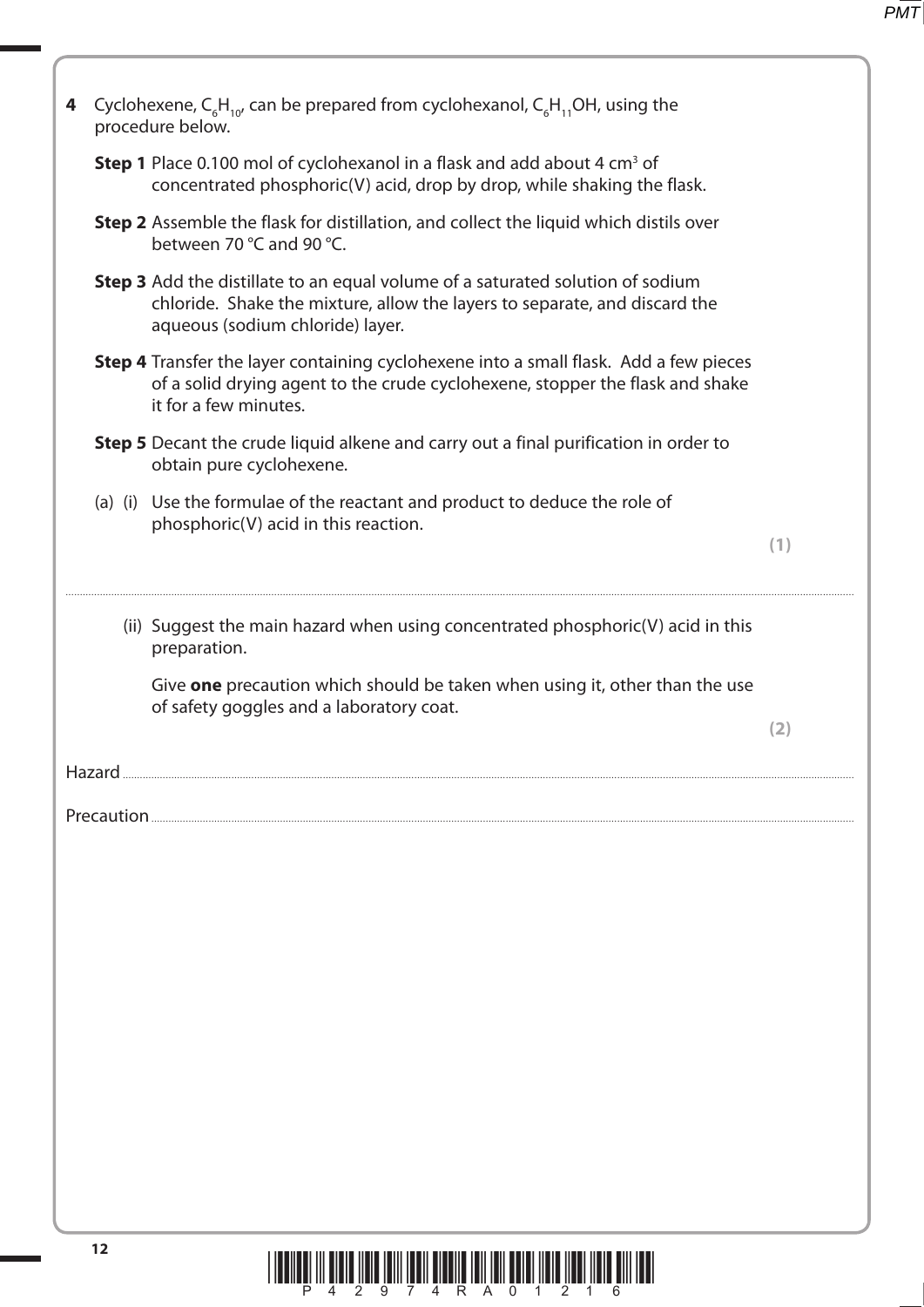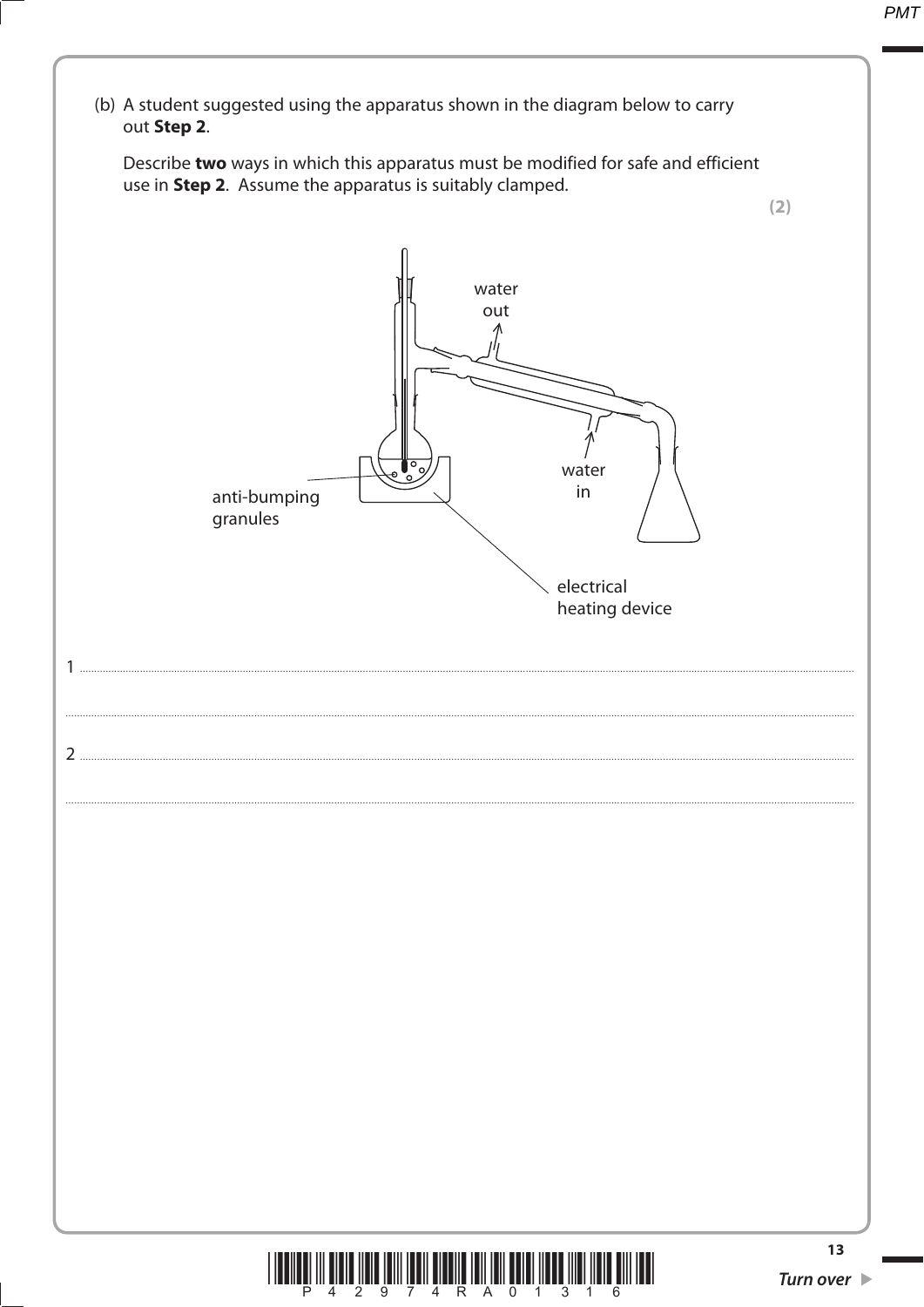# (c) (i) Cyclohexene can be separated from other products in Step 3 because it is insoluble in aqueous solutions. Explain this lack of solubility.

 $(2)$ 

# (ii) Draw a diagram of the apparatus which should be used in Step 3. Label the cyclohexene layer.

### **Data**

| Substance                          | Density / g $cm^{-3}$ |  |  |  |  |  |  |
|------------------------------------|-----------------------|--|--|--|--|--|--|
| Cyclohexene                        | 0.81                  |  |  |  |  |  |  |
| Saturated sodium chloride solution | 1.20                  |  |  |  |  |  |  |

 $(2)$ 

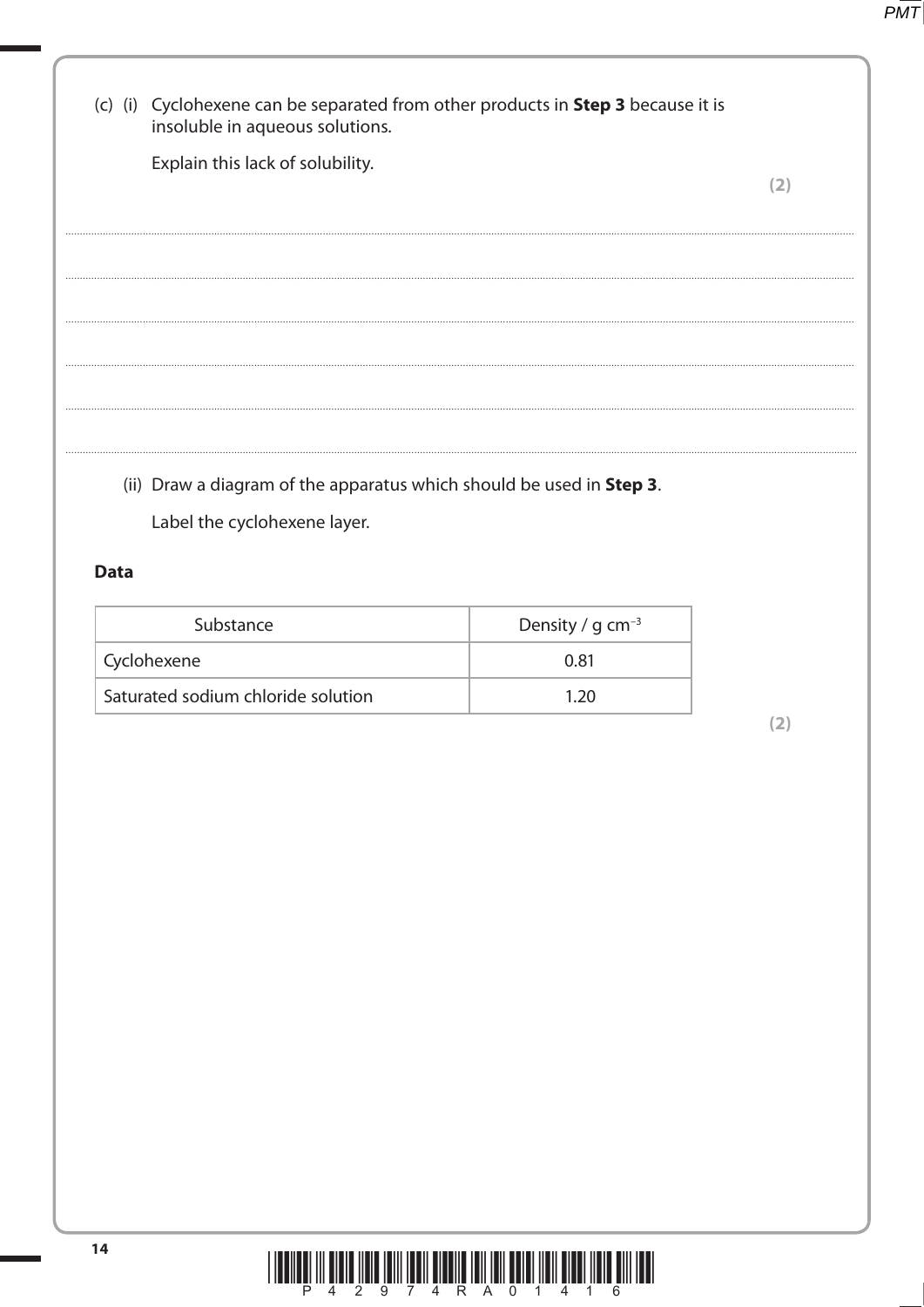*PMT*

| (d) (i) Suggest a suitable solid drying agent to use in Step 4.                                                                                                                                           | (1) |
|-----------------------------------------------------------------------------------------------------------------------------------------------------------------------------------------------------------|-----|
| (ii) What change would you see in the appearance of the organic liquid when it is<br>dried in Step 4?                                                                                                     | (1) |
| (e) Suggest a method for the final purification of the crude cyclohexene in Step 5.                                                                                                                       | (1) |
| (f) (i) Calculate the volume of 0.100 mol of cyclohexanol, $C_6H_{11}OH$ .<br>The density of cyclohexanol is 0.962 g cm $^{-3}$ .                                                                         | (2) |
| (ii) After final purification, the yield of cyclohexene was 5.50 g.<br>Calculate the percentage yield in this reaction. Each mole of cyclohexanol can<br>give a maximum yield of one mole of cyclohexene. | (2) |
| (Total for Question 4 = 16 marks)<br><b>TOTAL FOR PAPER = 50 MARKS</b>                                                                                                                                    |     |